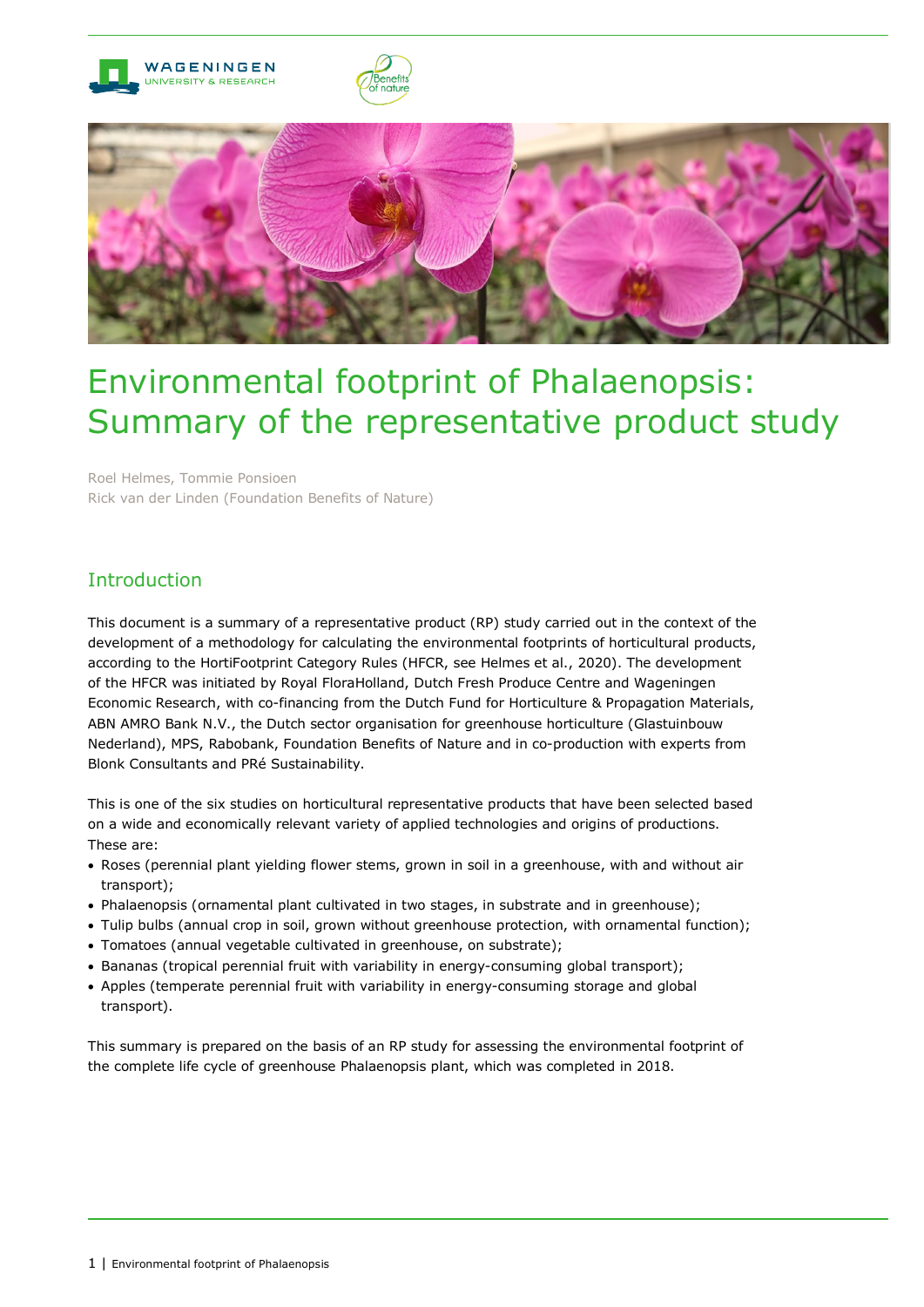## Goal & scope

The representative product under study is Dutch greenhouse Phalaenopsis. The objectives of this study are:

- To identify the most relevant impact categories, life cycle stages, and processes;
- To determine the data (quality) requirements;
- To support the development of the HFCR; an earlier draft of the HFCR was tested to check the draft HFCR for completeness and clarity, and to check the feasibility of completing a study in accordance with the draft HFCR.

This fact sheet summarises the representative product (RP) study for Phalaenopsis plants, packed, produced in a Dutch greenhouse with combined heat and power (CHP) system in the young plant stage, and geothermal heat in the large plant stage, sold in a Dutch supermarket and consumed in the Netherlands. The plant of focus is in a 12 cm pot of a two-stem Phalaenopsis as sold in retail. This is also the reference flow.

The system includes a greenhouse structure (built from glass, steel, aluminium, concrete, etc.) with a combined heat and power unit with a flue gas treatment to provide heat, electricity and purified carbon dioxide, and a greenhouse with a geothermal heat system at another location. The Phalaenopsis are grown by planting propagation material on substrate and the plant is then treated with fertilisers, water and pesticides in two stages. Surplus electricity is supplied to the grid. After harvest the Phalaenopsis are packed and transported to retail. In the use phase, consumers use the plant for decoration during which the substrate decomposes a little. Once the decoration value has diminished, the plant, the packaging, pot and substrate in the pot are treated at disposal in the end-of-life phase.

# Data collection and modelling

The following key methodological choices and assumptions were made:

- The cultivation, combined heat and power and carbon dioxide purification processes were divided into different unit processes.
- For the co-production of heat and electricity, energy allocation was applied.
- The heat production efficiency was assumed at 48% and the electricity production efficiency 40% (Van der Velden and Smit, 2017).
- The emissions from burning natural gas in the CHP system were derived from IPCC (Gomez et al., 2007) for CO<sub>2</sub> and N<sub>2</sub>O, from Plomp and Kroon (2013) for CH<sub>4</sub>, and from the European Environmental Agency (EEA, 2016) for NO<sub>x</sub>, CO, non-methane volatile organic compounds, SO<sub>2</sub> and particulate matter.
- Industrial CO<sub>2</sub> production was modelled according to Xuezhong and Hägg (2014), Veneman et al. (2013), Frischknecht (1999) and OCAP (2018).
- The technical lifetime of the capital goods for cultivation (greenhouse structure) is assumed to be 15 years.
- The technical lifetime of the capital goods for geothermal heat production is assumed to be 30 years.
- The approach of PAS2050-1 (BSI, 2012) to calculate CO<sub>2</sub> and N<sub>2</sub>O, emissions from peat substrate was followed, with the interpretation that the remaining mineralisation after cultivation occurs during the use stage.
- Distribution was modelled by assuming averaged distances for the Dutch situation.
- Retail was modelled with data and guidance from the OEFSR Retail (Quantis, 2018).
- Mass balances relevant for major emissions were modelled according to the PEFCR guidance (EC,  $2018$ ):1); this considered field N<sub>2</sub>O, nitrate, ammonia emissions. 2) Biogenic CO<sub>2</sub> uptake and release from plant and substrate were calculated based on Blonk et al. (2009), Paradiso et al. (2012) and PAS2050-1 (BSI, 2012).
- Biowaste treatment processes were modelled as adaptations from the ecoinvent process Biowaste {GLO}| treatment of biowaste, municipal incineration | Cut-off, U (Wernet et al., 2016).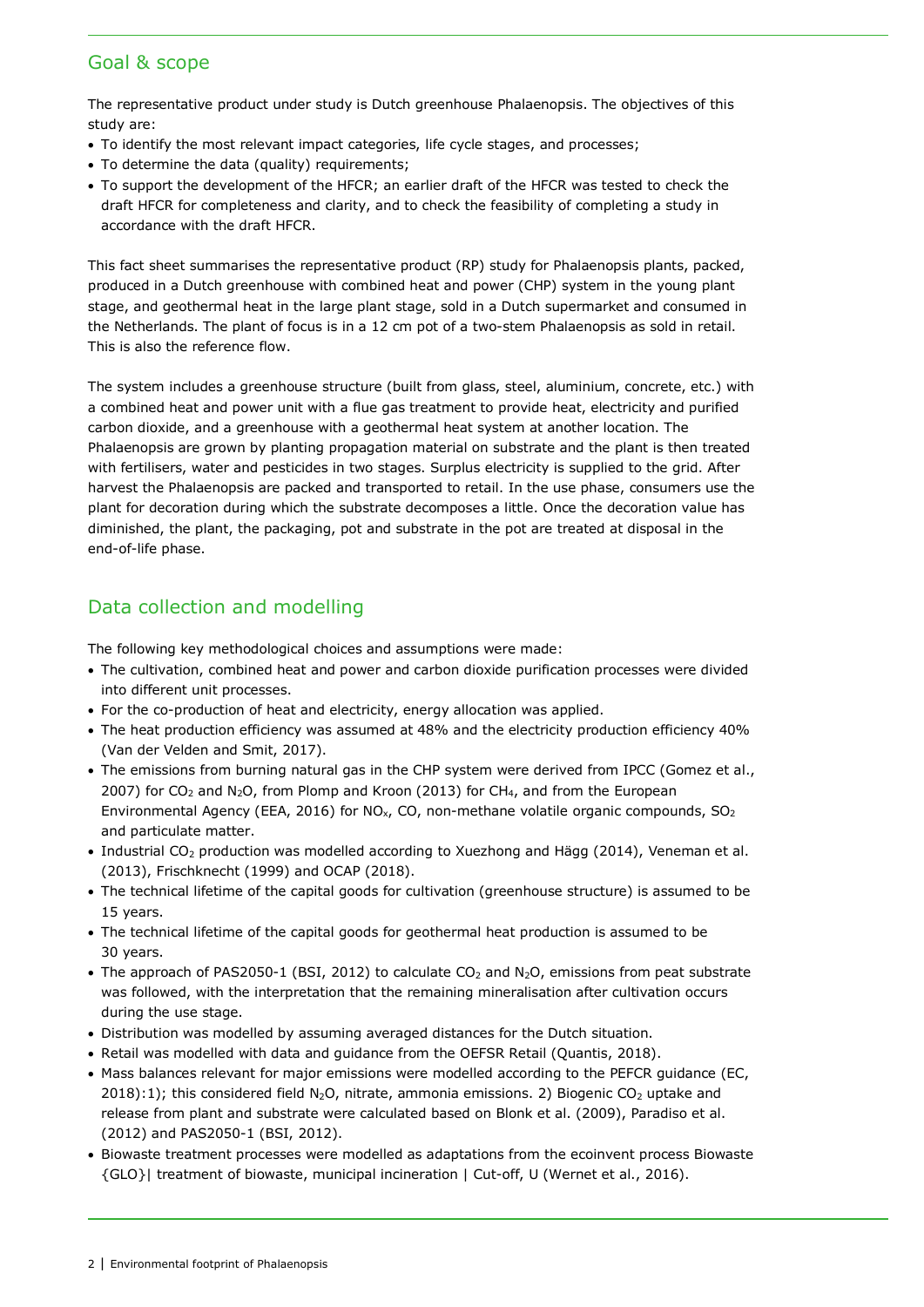Foreground data was collected as averaged primary data from orchid-growing operations in the Netherlands as compiled by Benefits of Nature, including packaging, and augmented with data from literature (see the assumptions above, Montero et al., 2011 for the greenhouse construction and Vlaar et al., 2013 for geothermal heat). For storage, retail and the use stage, datasets were created using default data for these, processed using the PEFCR guidance documentation (EC, 2018). The end of life was modelled using details from Annex C from the same document.

For the background data, ecoinvent version 3.4 cut-off was used (Wernet et al., 2016) as well as Agri-footprint 4.0 (economic, see Agri-footprint 2018 a, b). The EF Life Cycle Inventory (LCI) database could not be used, because the original study was not part of an official PEF pilot by the European Commission, as it was conducted before the current transition phase. The conclusions in this study and the aims this study can be used for have been drafted in such a way to ensure validity (see disclaimer). The modelling was done in SimaPro version 8.5.2, following the PEF rules at that time (EC, 2018). The impact assessment was done using the EF impact assessment model version 2.0.

# Most relevant impact categories, life cycle stages and processes

The **most relevant impact categories**, which contribute cumulatively to at least 80% of the normalised and weighted life cycle results of this study, are:

- Climate change;
- Resource use, energy carriers;
- Resource use, mineral and metals;
- Terrestrial and freshwater acidification;
- Freshwater ecotoxicity (not included in the weighted results, but considered as relevant due to the perceived importance of the environmental impact of pesticides).

The **most relevant life cycle stages** of the studied Phalaenopsis plant are capital goods, energy production, cultivation, packaging, use and end of life.

Freshwater ecotoxicity was not included in the weighted results, but considered as relevant due to the perceived importance of the environmental impact of pesticides. [Figure](#page-3-0) 1 shows the contribution of the Phalaenopsis life cycle stages to the relevant impact categories. The most relevant processes and most relevant elementary flows are shown in **[Table](#page-3-1) 1** and **[Table](#page-3-2) 2**, respectively.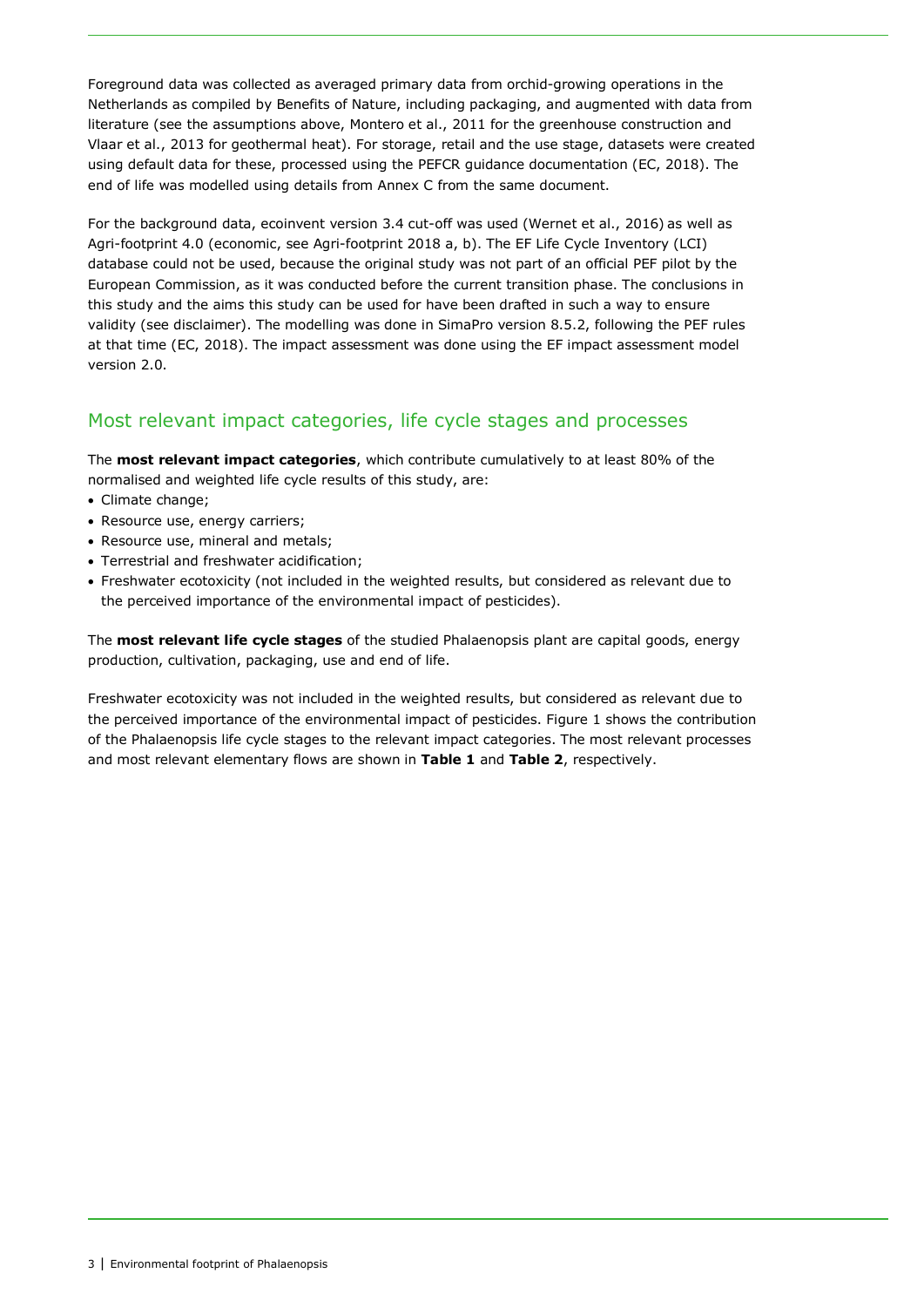

Contribution of the life cycle stages to the most relevant impact categories

<span id="page-3-1"></span><span id="page-3-0"></span>*Figure 1 Contribution of the Phalaenopsis life cycle stages to the relevant impact categories Table 1 The most relevant processes contributing in total at least 80% to the impact of one or more relevant impact categories*

<span id="page-3-2"></span>

|                                       | <b>Climate</b>           | <b>Resource -</b>        |                          | <b>Resource - Acidification</b> | <b>Ecotoxicity</b> |
|---------------------------------------|--------------------------|--------------------------|--------------------------|---------------------------------|--------------------|
|                                       | change                   | energy                   | minerals                 |                                 |                    |
| Emissions during use                  | 19%                      | $\overline{\phantom{a}}$ | $\overline{a}$           | $\overline{\phantom{a}}$        |                    |
| Heat from CHP                         | 18%                      |                          |                          | 7%                              |                    |
| Emissions during cultivation          | 9%                       |                          | ۰                        |                                 |                    |
| Electricity from grid, low voltage    | 6%                       | 7%                       | ۰                        | 5%                              | 2%                 |
| Polypropylene                         | 5%                       | 14%                      | $\overline{a}$           | 7%                              | 5%                 |
| Peat substrate                        | 5%                       | 5%                       |                          |                                 |                    |
| Polystyrene                           | 4%                       | 8%                       | $\overline{\phantom{0}}$ | 6%                              | 4%                 |
| Natural gas production                | 3%                       | 37%                      |                          | 5%                              |                    |
| Electricity from grid, medium voltage | 3%                       | 4%                       | ۰                        | 3%                              |                    |
| Deep well                             | 2%                       | 2%                       |                          | 5%                              | 6%                 |
| Transport with car by user            | 2%                       | 2%                       | 8%                       | 3%                              | 10%                |
| Heat from boiler                      | 2%                       | 2%                       |                          |                                 |                    |
| Plastic waste processing              | 2%                       | $\overline{\phantom{a}}$ | $\overline{\phantom{0}}$ |                                 | 5%                 |
| Zinc coat in greenhouse               | ä,                       |                          | 33%                      | 3%                              |                    |
| Aluminium in greenhouse               | $\overline{\phantom{m}}$ |                          | 22%                      | 3%                              | 3%                 |
| Electronics in greenhouse             |                          |                          | 12%                      |                                 |                    |
| Steel in greenhouse                   | $\overline{\phantom{m}}$ |                          | 6%                       | 3%                              | 12%                |
| <b>Biowaste treatment</b>             |                          |                          | L,                       | 19%                             |                    |
| Glass in greenhouse                   | ۰                        | ٠                        | ۰                        | 4%                              |                    |
| Thermoforming plastic                 |                          |                          |                          | 3%                              |                    |
| Transport in lorry, EURO5, global     | $\overline{\phantom{m}}$ | $\overline{\phantom{a}}$ | $\overline{a}$           | 2%                              | 9%                 |
| Moulding plastic                      | ۰                        |                          | ۰                        | 2%                              |                    |
| Municipal waste treatment             | $\overline{\phantom{m}}$ |                          | $\overline{\phantom{0}}$ |                                 | 14%                |
| Coconut fibre                         |                          |                          | $\overline{\phantom{0}}$ | $\overline{\phantom{a}}$        | 5%                 |
| Chromium steel in greenhouse          | ٠                        | $\sim$                   | $\overline{a}$           | ٠                               | 2%                 |
| Ethanol                               |                          |                          | ۰                        |                                 | 2%                 |
| Carbon dioxide fertilisation          |                          |                          | Ĭ.                       |                                 | 2%                 |
| Remaining processes                   | 19%                      | 19%                      | 18%                      | 20%                             | 19%                |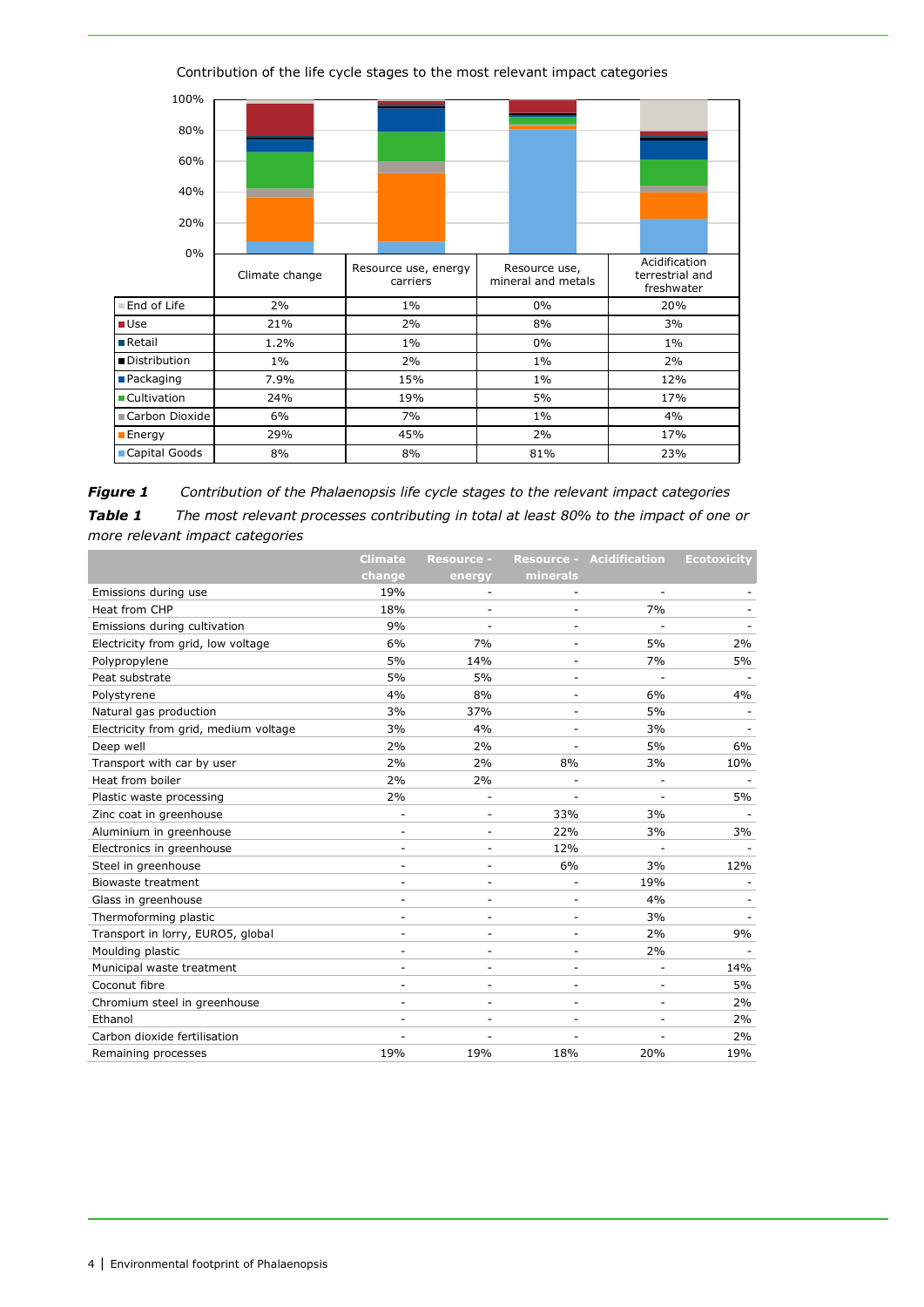#### *Table 2 Most relevant elementary flows contributing in total at least 80% to the impact of one or more relevant impact categories*

|                                       | <b>Climate</b>           | <b>Resource -</b> |                          | <b>Resource - Acidification</b> | <b>Ecotoxicity</b> |
|---------------------------------------|--------------------------|-------------------|--------------------------|---------------------------------|--------------------|
|                                       | change                   | energy            | minerals                 |                                 |                    |
| Carbon dioxide, fossil                | 87%                      |                   |                          |                                 |                    |
| Gas, natural/m <sup>3</sup>           | ٠                        | 55%               |                          |                                 |                    |
| Oil, crude                            |                          | 22%               | ٠                        |                                 |                    |
| Coal, hard                            | ۰                        | 11%               | $\sim$                   | ٠                               |                    |
| Cadmium                               |                          | ÷                 | 34%                      |                                 |                    |
| Lead                                  | ۰                        |                   | 23%                      |                                 |                    |
| Silver, 0.007% in sulfide, Ag 0.004%, |                          |                   | 6%                       |                                 |                    |
| Pb, Zn, Cd, In                        |                          |                   |                          |                                 |                    |
| Chromium                              | $\overline{\phantom{a}}$ | ٠                 | 5%                       | $\overline{\phantom{a}}$        |                    |
| Zinc                                  |                          |                   | 4%                       |                                 |                    |
| Gold, Au 6.7E-4%, in ore              | ۰                        | -                 | 4%                       | ۰                               |                    |
| Gold                                  |                          |                   | 4%                       |                                 |                    |
| Gold, Au 4.9E-5%, in ore              | ۰                        | ٠                 | 3%                       |                                 |                    |
| Sulfur dioxide                        | ۰                        | ٠                 |                          | 42%                             |                    |
| Ammonia                               | ۰                        | ٠                 | $\overline{\phantom{a}}$ | 29%                             |                    |
| Nitrogen oxides                       | $\overline{a}$           | -                 | $\overline{\phantom{a}}$ | 29%                             |                    |
| Antimony, to water                    |                          | -                 | $\overline{\phantom{m}}$ |                                 | 31%                |
| Chromium VI, to water                 | ٠                        | -                 | $\sim$                   |                                 | 17%                |
| Antimony, to air                      |                          | L,                | ÷                        |                                 | 10%                |
| Chromium, to air                      | ٠                        | L,                | ٠                        |                                 | 5%                 |
| Zinc, to water                        | $\overline{\phantom{a}}$ | ۰                 | $\overline{\phantom{a}}$ | $\overline{\phantom{m}}$        | 5%                 |
| Zinc, to air                          | $\overline{\phantom{0}}$ | ٠                 | $\overline{\phantom{m}}$ |                                 | 4%                 |
| Zinc, to soil                         | $\overline{\phantom{a}}$ | ٠                 | $\overline{\phantom{a}}$ |                                 | 3%                 |
| Pyrene, to water                      |                          | ٠                 | $\overline{\phantom{a}}$ |                                 | 3%                 |
| Copper, to air                        | ۰                        | ٠                 | ٠                        |                                 | 2%                 |
| Arsenic, to water                     |                          |                   |                          |                                 | 2%                 |
| Remaining substances                  | 13%                      | 12%               | 18%                      | 0%                              | 17%                |

#### **Overall appreciation of the uncertainties of the results**

The uncertainty of the results is due to different factors depending on the impact category. A large part of the uncertainty is caused by the quality of the background databases and on the main assumptions listed above. There are also several important parameters in the foreground data which have been estimated based on various sources, which may not be representative or accurate, specifically considering the mineralisation and waste treatment of peat. For the purpose of the current study, all assumptions and data estimations are considered adequate.

# Data quality requirements

This study also aimed at identifying the data collection and data quality requirements to ensure robust and high-quality results for similar horticultural products. The requirements determined on the basis of this study are displayed in Table 3.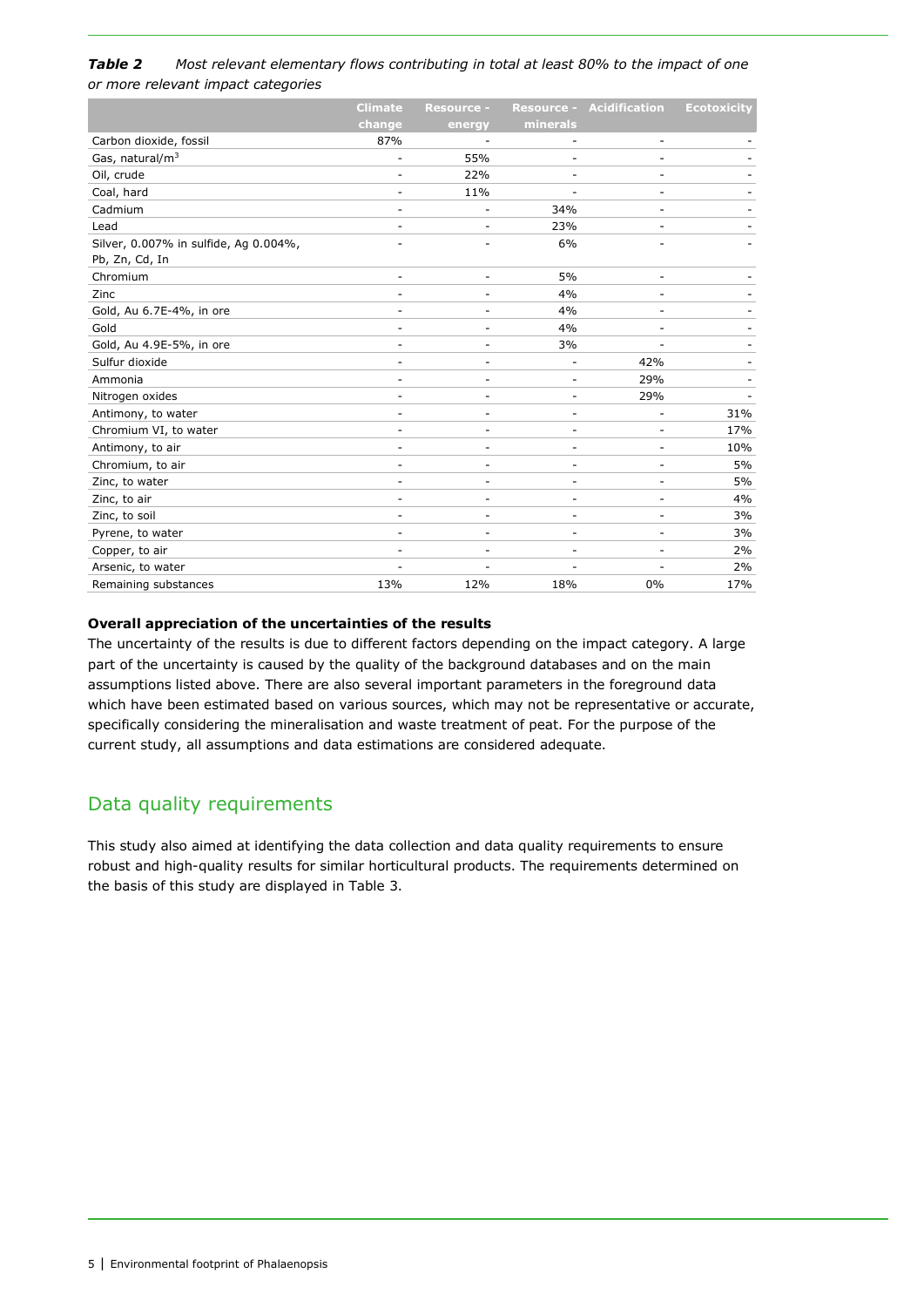| , avic J<br>Data guanty regulientents (DQK) for the uniterest life cycle stages for Frialdenopsis |                                                                   |                                            |  |  |  |
|---------------------------------------------------------------------------------------------------|-------------------------------------------------------------------|--------------------------------------------|--|--|--|
| Life cycle stage                                                                                  | <b>Current DOR</b>                                                | Data quality requirement (DQR score)       |  |  |  |
| Cultivation                                                                                       | Amounts of inputs and elementary flows                            | <1.6; Very good to Excellent quality       |  |  |  |
| Post-harvest handling                                                                             | No post-harvest handling                                          | Not applicable                             |  |  |  |
| Packaging                                                                                         | Generic data allowed                                              | $\leq$ 1.6; Very good to Excellent quality |  |  |  |
| Distribution                                                                                      | Distance and transport mode                                       | $<$ 3.0; Good quality $1$                  |  |  |  |
| Storage                                                                                           | Generic data allowed                                              | $<$ 3.0; Good quality                      |  |  |  |
| Retail                                                                                            | Generic data allowed                                              | <3.0; Good quality                         |  |  |  |
| Use                                                                                               | Generic data allowed                                              | <3.0; Good quality <sup>2</sup>            |  |  |  |
| End of life                                                                                       | Percentages and types of waste<br>treatment, generic data allowed | $<$ 3.0; Good quality <sup>3</sup>         |  |  |  |
| Inputs of the processes above<br>and waste treatment processes                                    | Generic data allowed                                              | <3.0; Good quality                         |  |  |  |

#### *Table 3 Data quality requirements (DQR) for the different life cycle stages for Phalaenopsis*

## Disclaimer

The RP study is NOT intended to make statements about the product group impacts as such, nor is it intended to be used in the context of comparison or for comparative assertions to be disclosed to the public. The results can be used to see where potential hotspots are by looking at the most relevant impact categories, life cycle stages, processes and elementary flows.

In practice, there is a clear variety in Dutch greenhouse Phalaenopsis production with respect to how energy is produced, and what sources of energy and purified carbon dioxide are, and in what quantities they are used. In many cases like the current case, a mix of different sources is used and the quantities will vary year by year due to weather conditions and economic developments. The absolute results of the current case cannot be regarded as representative of the large variety in practice, but the general conclusions on the hotspots and the resulting data quality requirements will apply to Dutch heated and protected Phalaenopsis production in general.

### Acknowledgement

This study was carried out in the framework of the public-private partnership project HortiFootprint 'Methodology for environmental footprint TU17005' for the Topsector Agri & Food, as part of the programme 'Consumer, Market and Society'. The authors would like to thank Hans Blonk from Blonk Consultants for his independent review of the draft representative product study and also the Royal FloraHolland Product Committee for Potted Orchids and Piet Briët from Royal FloraHolland for insightful discussion of the results in December 2018.

## References

1

- Agri-footprint 4 (2018a) Agri-footprint 4.0. Part 1: Methodology and basic principles. [https://www.agri-footprint.com/wp-content/uploads/2018/03/Agri-Footprint-4.0-Part-1-](https://www.agri-footprint.com/wp-content/uploads/2018/03/Agri-Footprint-4.0-Part-1-Methodology-and-basic-principles-2018.pdf) [Methodology-and-basic-principles-2018.pdf](https://www.agri-footprint.com/wp-content/uploads/2018/03/Agri-Footprint-4.0-Part-1-Methodology-and-basic-principles-2018.pdf)
- Agri-footprint 4 (2018b) Agri-footprint 4.0. Part 2: Description of data. [https://www.agri](https://www.agri-footprint.com/wp-content/uploads/2018/03/Agri-Footprint-4.0-Part-2-Description-of-data-2018.pdf)[footprint.com/wp-content/uploads/2018/03/Agri-Footprint-4.0-Part-2-Description-of-data-](https://www.agri-footprint.com/wp-content/uploads/2018/03/Agri-Footprint-4.0-Part-2-Description-of-data-2018.pdf)[2018.pdf](https://www.agri-footprint.com/wp-content/uploads/2018/03/Agri-Footprint-4.0-Part-2-Description-of-data-2018.pdf)
- Blonk H, Kool A, Luske B, Ponsioen T, Scholten J (2009) Berekening van broeikasgasemissies vanwege de productie van tuinbouwproducten. Verkenning en oplossingen van methodiekvragen ten behoeve van de ontwikkeling van het Nederlandse carbon footprint

<span id="page-5-0"></span> $1$  The variation in distance and transport mode need to be reviewed.

<span id="page-5-1"></span><sup>&</sup>lt;sup>2</sup> Because peat is a fossil material causing fossil CO<sub>2</sub> emissions, the share of mineralisation of peat should be set as a default generic value of high data quality.

<span id="page-5-2"></span> $3$  For the same reason as footnote 2, the carbon emissions from biowaste treatment should be set as a default generic value of high data quality.